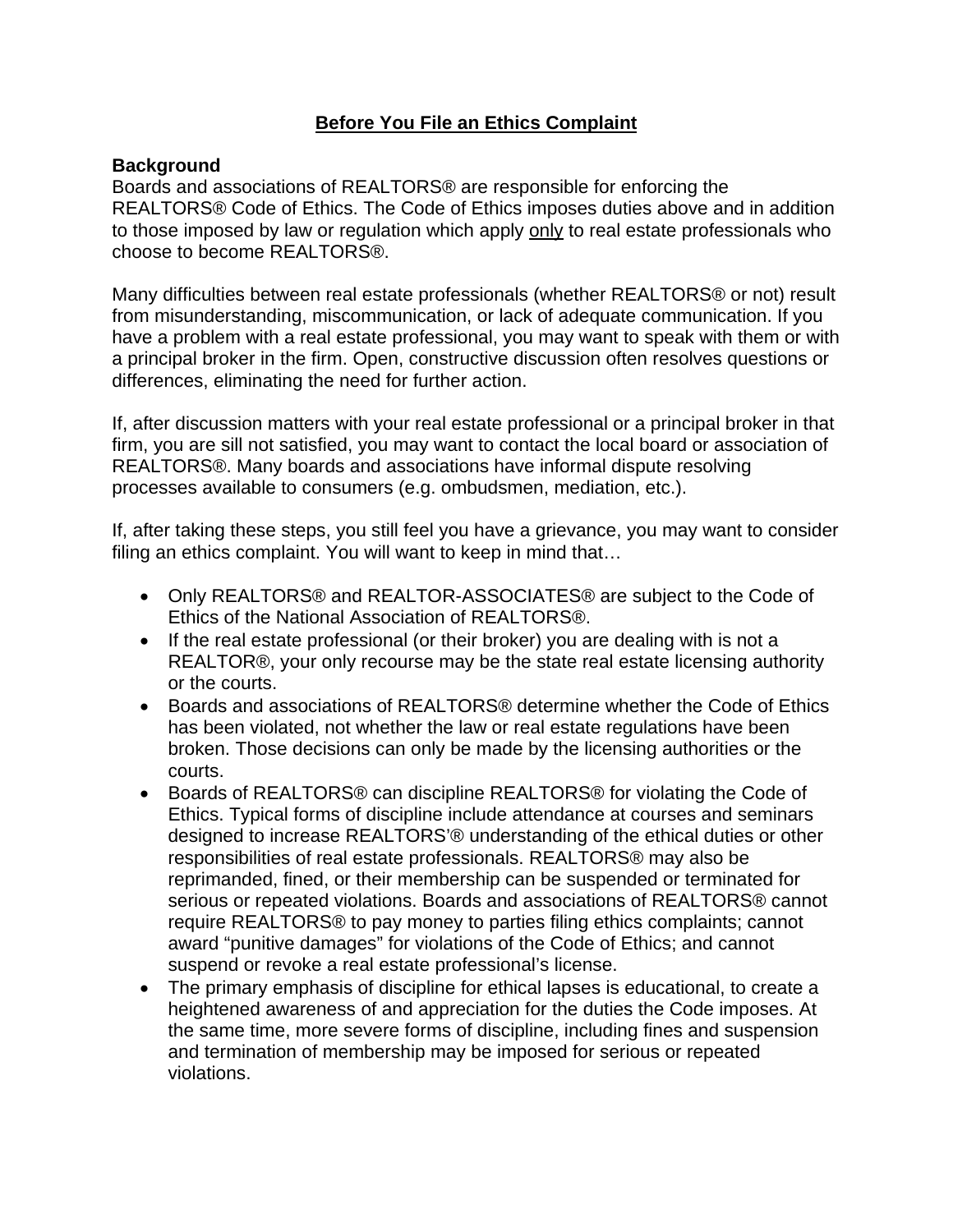#### **Filing an ethics complaint**

The local board or association of REALTORS® can provide you with information on the procedures for filing an ethics complaint. Here are some general principles to keep in mind.

- Ethics complaints must be filed with the local board or association of REALTORS® within one hundred eighty (180) days from the time a complainant knew (or reasonable should have known) that potentially unethical conduct took place.
- The REALTORS® Code of Ethics consists of seventeen (17) Articles. The duties imposed by many of the Articles are explained and illustrated through accompanying Standards of Practice or case interpretations.
- Your complaint should include a narrative description of the circumstances that lead you to believe the Code of Ethics may have been violated.
- Your complaint must cite one or more of the Articles of the Code of Ethics which may have been violated. Hearing panels decide whether the Articles expressly cited in complaints were violated – not whether Standards of Practice or case interpretations were violated.
- The local board or association of REALTORS'® Grievance Committee may provide technical assistance in preparing a complaint in proper form and with proper content.

# **Before the hearing**

- Your complaint will be reviewed by the local board or association's Grievance Committee. Their job is to review complaints to determine if the allegations made, if taken as true, might support a violation of the Articles(s) cited in the complaint.
- If the Grievance Committee dismisses your complaint, it does not mean they don't believe you. Rather, it means that they do not feel that your allegations would support a hearing panel's conclusion that the Article(s) cited in your complaint had been violated. You may want to review your complaint to see if you cited an Article appropriate to your allegations.
- If the Grievance Committee forwards your complaint for hearing, that does not mean they have decided the Code of Ethics has been violated. Rather, it means they feel that if what you allege in your complaint is found to have occurred by the hearing panel, that panel may have reason to find that a violation of the Code of Ethics occurred.
- If your complaint is dismissed as not requiring a hearing, you can appeal that dismissal to the board of directors of the local board or association of REALTORS®.

# **Preparing for the hearing**

• Familiarize yourself with the hearing procedures that will be followed. In particular you will want to know about challenging potential panel members, your right to counsel, calling witnesses, and the burdens and standards of proof that apply.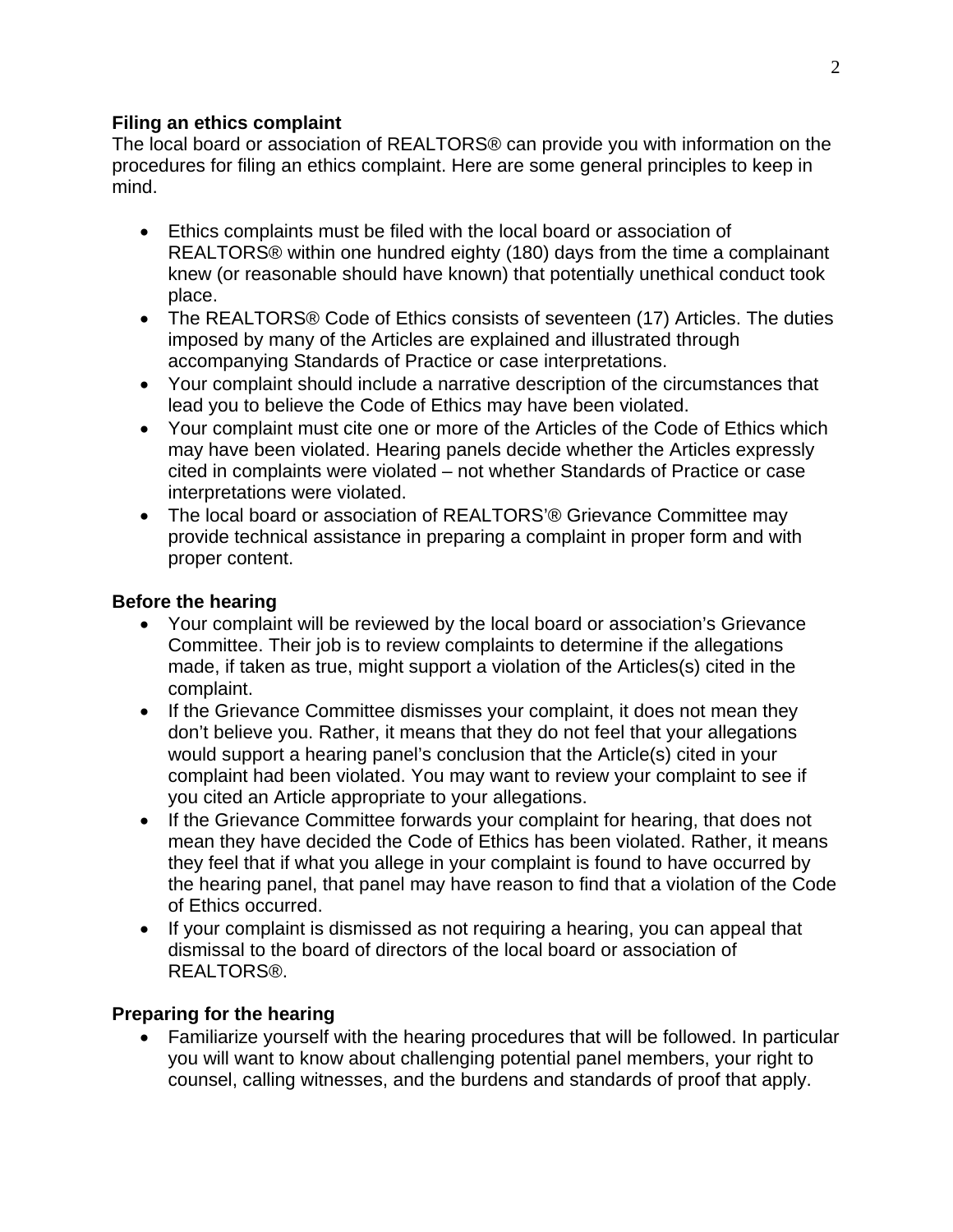- Complainants have the ultimate responsibility ("burden") of proving that the Code of Ethics has been violated. The standard of proof that must be met is "clear, strong and convincing," defined as, "…that measure or degree of proof which will produce a firm belief or conviction as to the allegations sought to be established." Consistent with American jurisprudence, respondents are considered innocent unless proven to have violated the Code of Ethics.
- Be sure that your witnesses and counsel will be available on the day of the hearing. Continuances are a privilege – not a right.
- Be sure you have all the documents and other evidence you need to present your case.
- Organize your presentation in advance. Know what you are going to say and be prepared to demonstrate what happened **and how you believe the Code of Ethics was violated.**

# **At the hearing**

- Appreciate that panel members are unpaid volunteers giving their time as an act of public service. Their objective is to be fair, unbiased, and impartial; to determine, based on the evidence and testimony presented to them, what actually occurred; and then to determine whether the facts as they find them support a finding that the Article(s) charged have been violated.
- Hearing panels cannot conclude that an Article of the Code of Ethics has been violated unless that Article(s) is specifically cited in the complaint.
- Keep your presentation concise, factual, and to the point. Your task is to demonstrate what happened (or what should have happened but didn't), and how the facts support a violation of the Article(s) charged in the complaint.
- Hearing panels base their decisions on the evidence and testimony presented during the hearing. If you have information relevant to the issue(s) under consideration, be sure to bring it up during your presentation.
- Recognize that different people can witness the same event and have differing recollections about what they saw. The fact that a respondent or their witness recalls things differently doesn't mean they aren't telling the truth as they recall events. It is up to the hearing panel, in the findings of fact that will be part of their decision, to determine what actually happened.
- The hearing panel will pay careful attention to what you say and how you say it. An implausible account doesn't become more believable through repetition or, through volume.
- You are involved in an adversarial process that is, to some degree, unavoidable confrontational. Many violations of the Code of Ethics result from misunderstanding or lack of awareness of ethical duties by otherwise wellmeaning, responsible real estate professionals. An ethics complaint has potential to be viewed as an attack on a respondent's integrity and professionalism. For the enforcement process to function properly, it is imperative for all parties, witnesses, and panel members to maintain appropriate decorum.